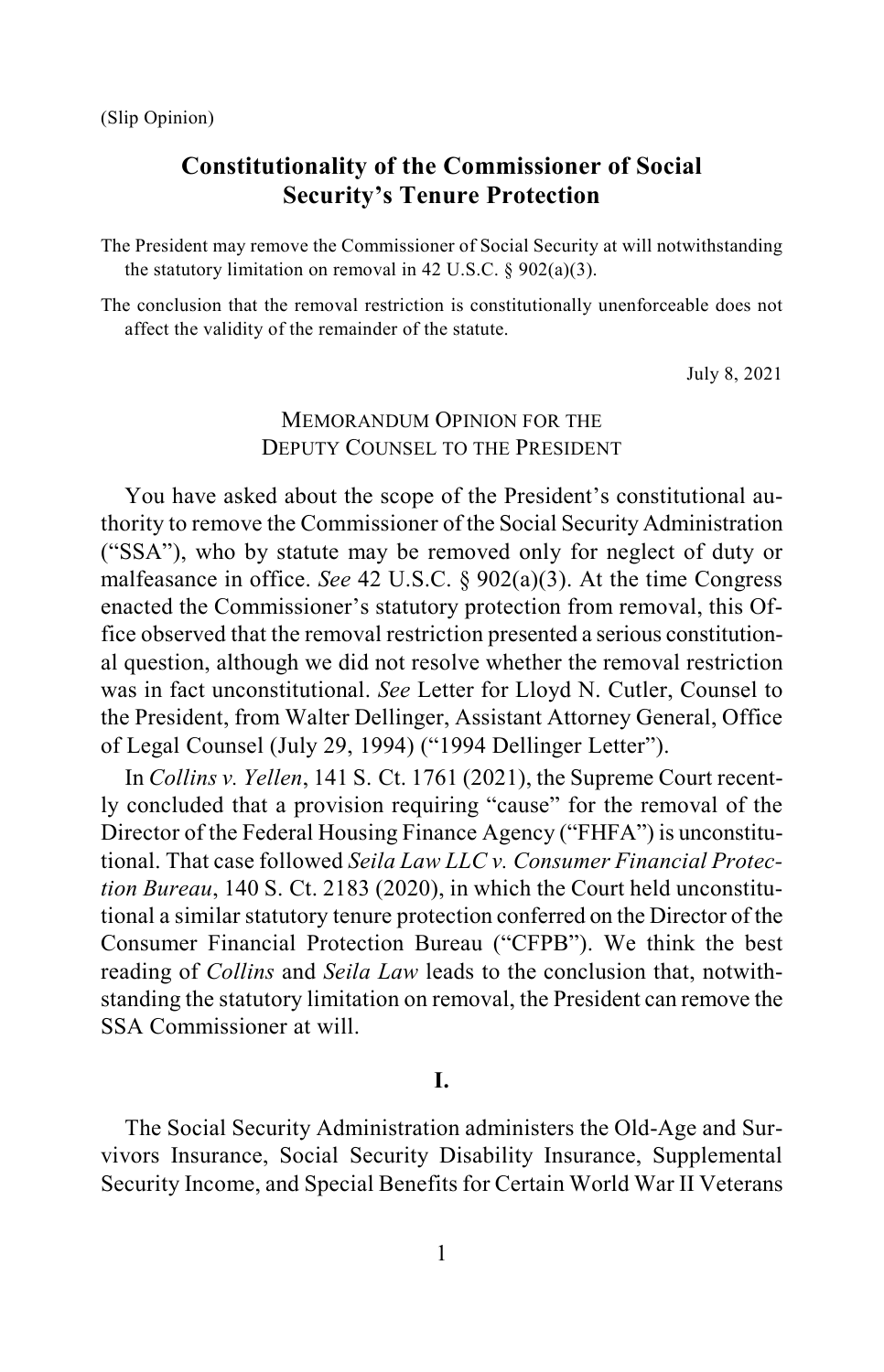benefits programs. *See, e.g.*, 42 U.S.C. §§ 901(b), 902(a)(4); *see generally*  Scott D. Szymendera, Cong. Research Serv., R41716, *Social Security Administration (SSA): Budget Issues* at 1 (Sept. 8, 2014) ("*SSA Budget Issues*"). The agency pays benefits of over a trillion dollars each year, and its activities "touch the lives of nearly every American family and are key components of the nation's economic safety net for the aged and disabled." *SSA Budget Issues* at 1; SSA, *Fact Sheet: Social Security*, [https://](https://www.ssa.gov/%E2%80%8Bnews/%E2%80%8Bpress) [www.ssa.gov/news/press/](https://www.ssa.gov/%E2%80%8Bnews/%E2%80%8Bpress)factsheets/basicfact-alt.pdf (last visited July 7, 2021).

For the first four years of its existence, the social security system was administered by a three-member, freestanding Social Security Board, whose members were appointed by the President by and with the advice and consent of the Senate and had no express tenure protection. *See* Social Security Act, § 701, Pub. L. No. 74-271, 49 Stat. 620, 635–36 (1935). From 1939 until 1994, the entity that administered the social security system was housed within another agency, subject to the agency head's direction and control, and the agency head did not have tenure protection. In 1939, Congress placed the Social Security Board within the Federal Security Agency, a now-defunct agency that supervised several government benefits programs. *See* Reorganization Act of 1939, Pub. L. No. 76-19, 53 Stat. 561; Reorganization Plan No. 1 of 1939, § 202, 3 C.F.R. 1288, 1290 (1943 Cum. Supp.). In 1946, acting pursuant to statutory authority, President Truman abolished the Board and transferred its functions to the Federal Security Administrator. *See* Reorganization Plan No. 2 of 1946, § 4, 3 C.F.R. 192, 192 (1946 Supp.). In 1953, President Eisenhower established within the Department of Health, Education, and Welfare (later renamed the Department of Health and Human Services ("HHS")), "a Commissioner of Social Security who shall be appointed by the President by and with the advice and consent of the Senate," who "shall perform such functions concerning social security and public welfare as the Secretary may prescribe." Reorganization Plan No. 1 of 1953, § 4, 3 C.F.R. 131, 132 (1953).

In the Social Security Independence and Program Improvements Act of 1994, Pub. L. No. 103-296, 108 Stat. 1464 ("the Act"), Congress changed the status of the entity by then known as the Social Security Administration from a component within HHS to an "independent agency in the executive branch of the Government." *Id.* sec. 101, § 701(a) (codified at 42 U.S.C. § 901(a)). Under the Act, the SSA Commissioner is "appointed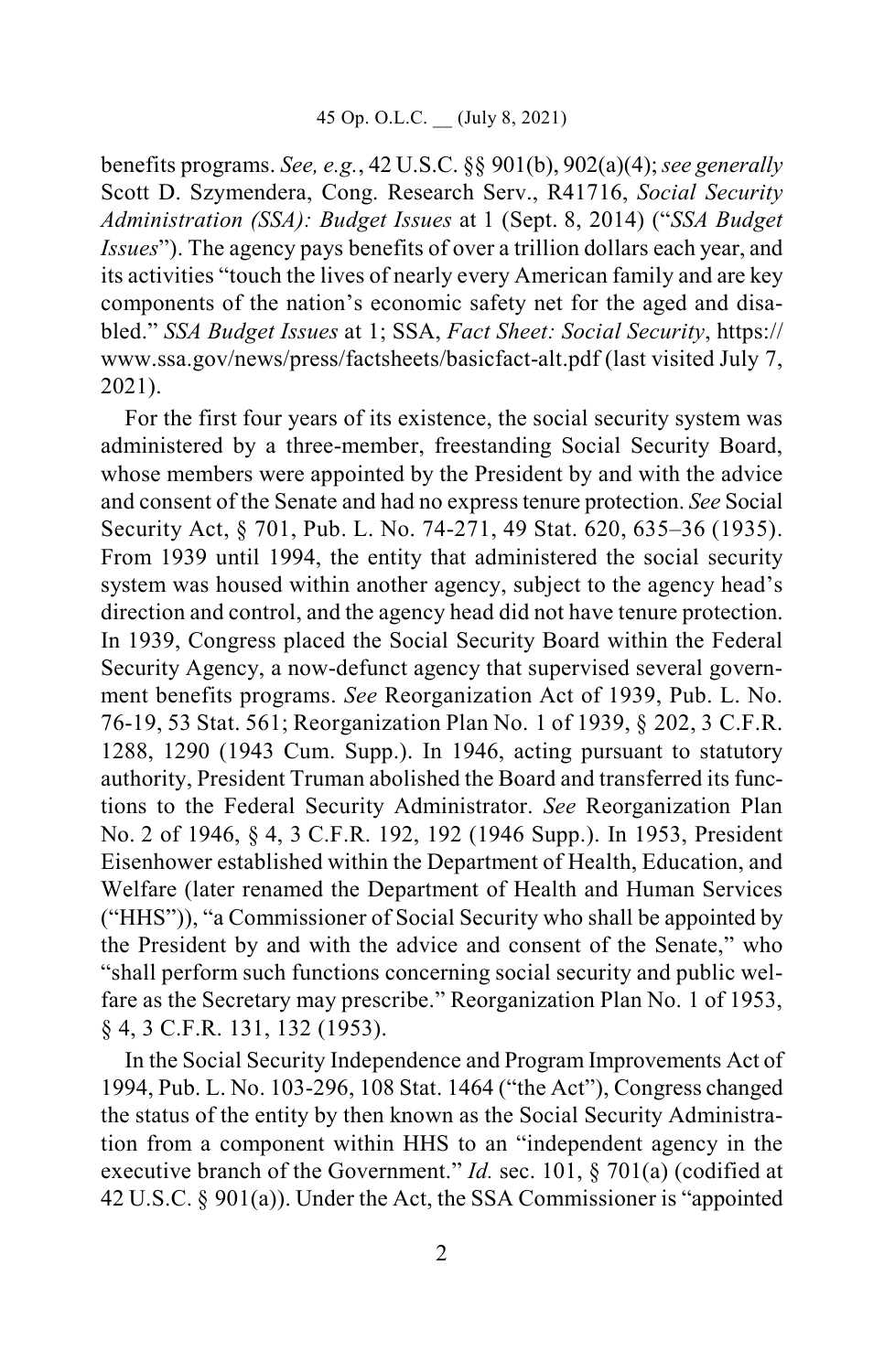for a term of 6 years," "may continue in office until the entry upon office of . . . a successor," and "may be removed from office only pursuant to a finding by the President of neglect of duty or malfeasance in office." *Id.*  sec. 102, § 702(a)(3) (codified at 42 U.S.C. § 902(a)(3)). The Commissioner now leads the SSA as a single-member head, similar to the Directors of the CFPB and the FHFA whose removal restrictions the Court found unconstitutional in *Seila Law* and *Collins*, respectively.

Congress enacted the current structure of the SSA, including the protection from removal conferred on the Commissioner, in response to concerns about a high turnover among political appointees that affected the agency's performance as well as "policy errors resulting from inappropriate influence from outside the agency." H.R. Rep. No. 103-670, at 89–90  $(1994)$  $(1994)$  $(1994)$  (Conf. Rep.).<sup>1</sup> As reflected in the conference report to the Act, the 1994 changes—the shift from sub-agency to agency status, coupled with the Commissioner's new term and tenure protections—were intended to promote "management efficiency" and to ensure fidelity to the agency's statutory mission. *Id.*

When signing the Social Security Independence and Program Improvements Act of 1994 into law, President Clinton commended the organizational changes as "elevating the stature of the agency" and important to "maintain[ing] the confidence of all Americans in the Social Security program." Statement on Signing the Social Security Independence and Program Improvements Act of 1994 (Aug. 15, 1994), 2 Pub. Papers of Pres. William J. Clinton 1471, 1471 (1994). He nonetheless noted that, in the opinion of the Department of Justice, the relative rarity of a single-member, tenure-protected agency head "raises a significant constitutional question," and that he was "prepared to work with the Congress on a corrective amendment that would resolve the constitutional question so as to eliminate the risk of litigation." *Id.* at 1472.

President Clinton's signing statement was consistent with advice that this Office had provided about the Act. We explained that the Commis-

<span id="page-2-0"></span> $1 \text{ } Cf$ . H.R. Rep. No. 103-221, at 4–5 (1994) (committee report for similar bill) ("Over the past twenty years, SSA has been plagued by a lack of stability and continuity in its executive leadership. . . . By establishing a fixed term of office for the Commissioner, . . . the Committee bill enhances the likelihood that SSA will attract and retain first-rate leadership" that will "lead to the development of far sighted policies and administrative practices.").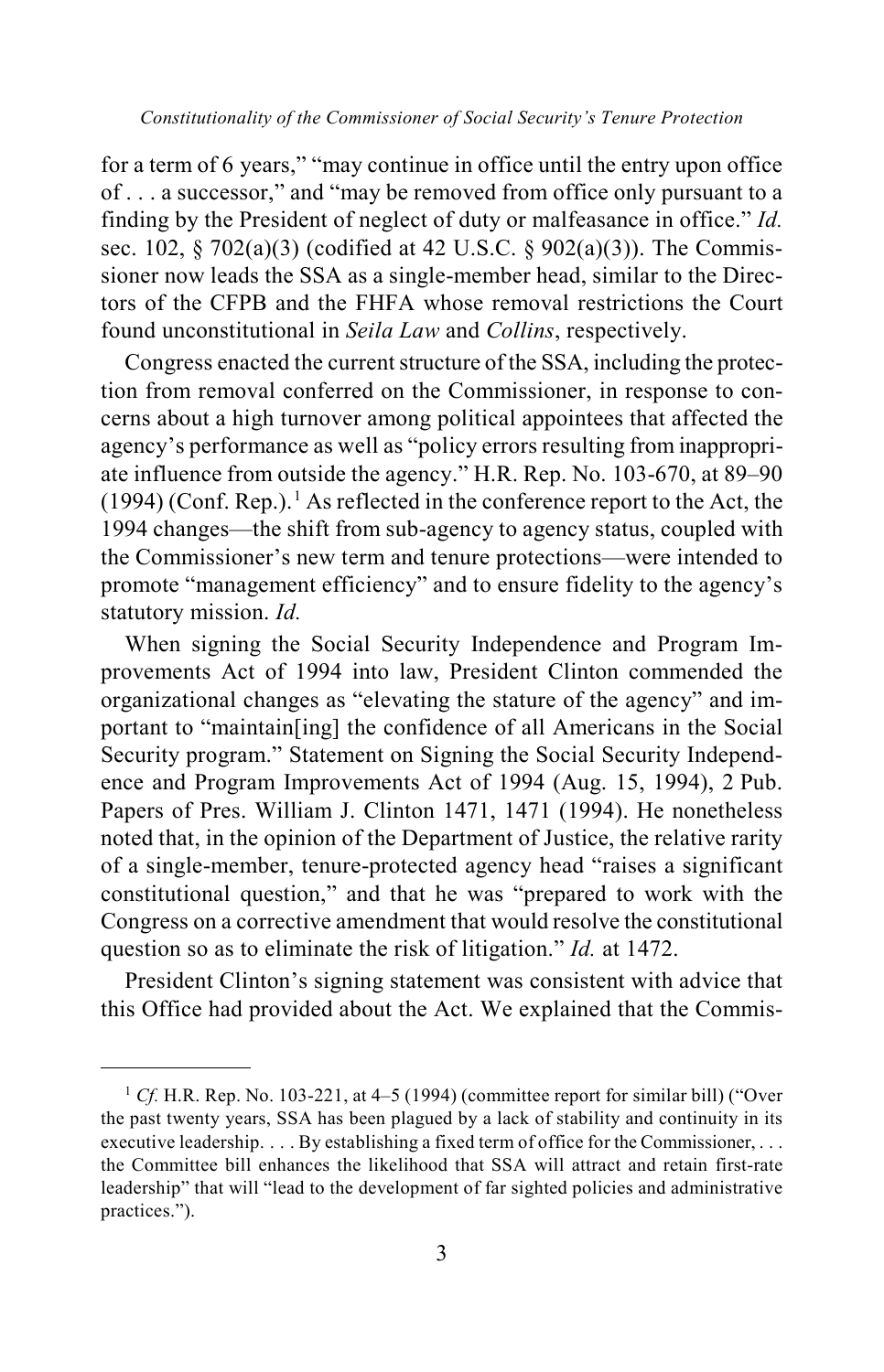sioner's "removal restriction presents a more serious constitutional question than restrictions on the President's ability to remove the members of multi-person boards that govern the more traditional independent regulatory agencies, and it would severely erode the President's authority in a vitally important area of national concern." 1994 Dellinger Letter at 1. We further observed that the SSA's new structure as an agency led by a single person with tenure protection was "extraordinary." *Id.* We distinguished an analysis we had offered on an earlier version of the legislation, which would have provided for a three-person independent SSA board. That structure, we thought, would have been permissible because "the President generally will have some input on the make-up of the governing body" in the case of "an agency headed by a multi-member body whose members may only be removed for cause," whereas the single Commissioner's six-year term created "a strong possibility that a President will never have a say in the conduct of an agency that affects the lives of every American every day." Memorandum for Walter Dellinger, Assistant Attorney General, Office of Legal Counsel, from Michael Small, Office of Legal Counsel, *Re: Social Security Administration Independence Act* at 4 (July 29, 1994) (attached to 1994 Dellinger Letter); *see also* Memorandum for Harriet Rabb, General Counsel, Department of Health and Human Services, from Walter Dellinger, Assistant Attorney General, Office of Legal Counsel, *Re: Restructuring of Social Security Administration* at 4 (June 2, 1994).

We did not definitively conclude that the Commissioner's removal restriction that Congress eventually enacted was unconstitutional, but recommended that the provision be eliminated or revised to avoid "plac[ing] the proper administration of our social security system at risk." 1994 Dellinger Letter at 2.

## **II.**

As this Office has explained, "[t]he first great constitutional debate in the First Congress concerned the power to remove officers of the United States"—and that debate has continued ever since. *The Constitutional Separation of Powers Between the President and Congress*, 20 Op. O.L.C. 124, 166 (1996) ("*Separation of Powers*"). The Constitution makes no reference to the removal of executive officers, aside from impeachment. U.S. Const. art. II, § 4. Moreover, the Constitution expressly grants Con-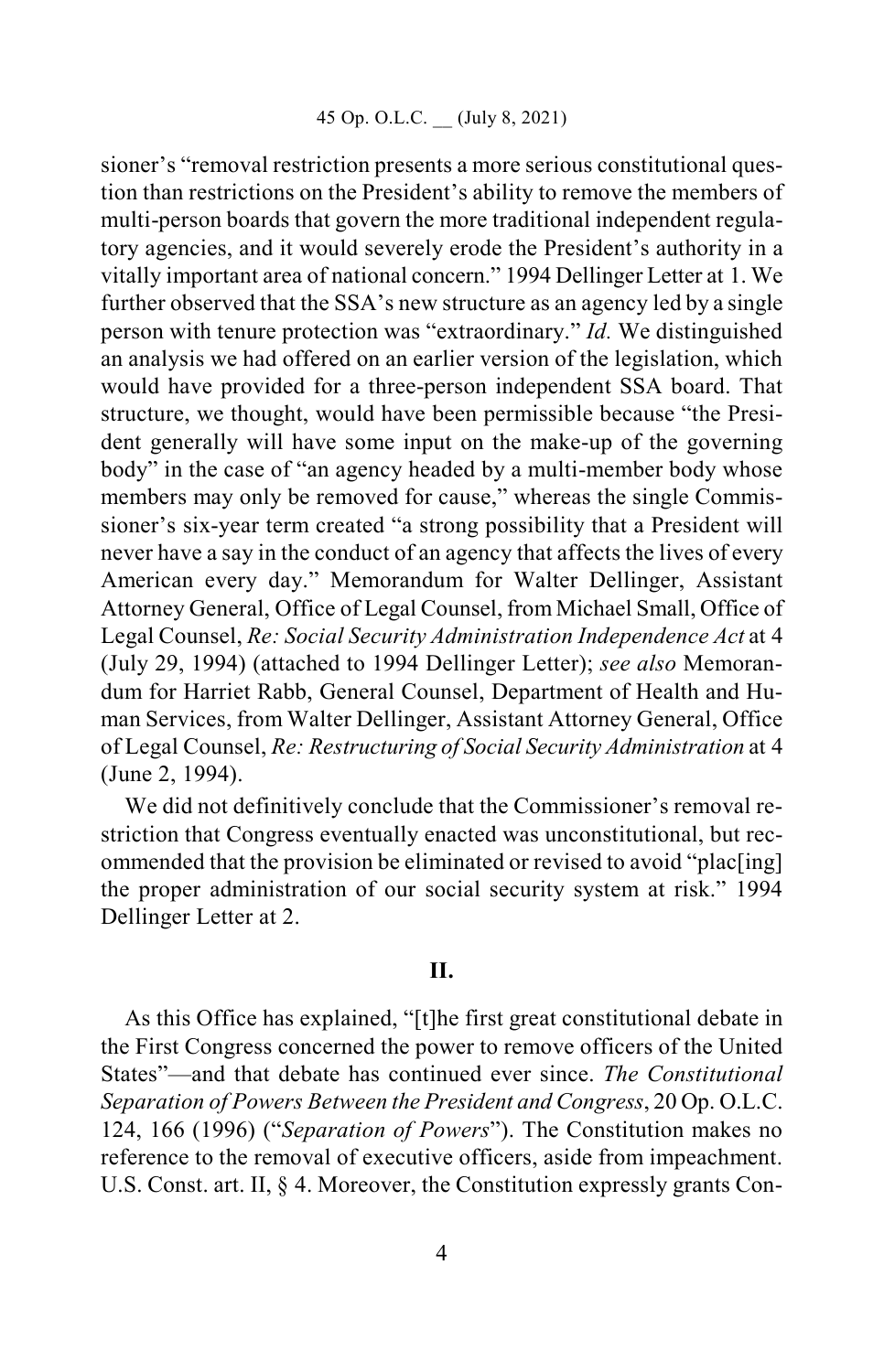gress authority "[t]o make all Laws which shall be necessary and proper for carrying into Execution the foregoing Powers, and all other Powers vested by this Constitution in the Government of the United States, or any Department or Officer thereof." *Id*. art. I, § 8, cl. 18. The Necessary and Proper Clause grants Congress broad authority to create the positions that executive officers occupy and to structure those offices as Congress believes best to achieve its goals. And Congress has wielded this authority throughout the Nation's history by enacting legislation—signed by the President—that provides removal protection to an array of executive officers. *See Seila Law*, 140 S. Ct. at 2224–25, 2229–33 (Kagan, J., dissenting); *see also Humphrey's Ex'r v. United States*, 295 U.S. 602 (1935) (upholding removal restrictions for the Federal Trade Commission ("FTC")).

On the other hand, the Constitution vests the executive power and other specific authorities in a President on whom it imposes a duty to "take Care that the Laws be faithfully executed." U.S. Const. art. II, § 3. Although the "executive Power" is vested in the President, "the Constitution assumes that lesser executive officers will assist the [President] in discharging the duties of his trust," and that when they do so, those lesser executive officers will "remain accountable to the President." *Seila Law*, 140 S. Ct. at 2197 (internal quotation marks omitted). To meet his "take Care" duty, the President must have some ability to remove executive officers who the President believes are failing to satisfy the constitutional command of faithful execution of the laws. *See also* 1 Annals of Cong. 463 (1789) (statement of James Madison on the floor of the First Congress that "if any power whatsoever is in its nature Executive, it is the power of appointing, overseeing, and controlling those who execute the laws"). This removal authority also helps ensure that executive officials remain responsive to the President's supervision.

The constitutional challenge thus posed is how to do justice to both congressional and presidential authority in the removal context. This Office has acknowledged that tension, requiring that the President enjoy "at will" removal power over those officers whose functions consist of helping the President perform his or her constitutional responsibilities, such as the Secretary of Defense, but accepting removal restrictions in some other contexts. *Separation of Powers*, 20 Op. O.L.C. at 169. We have insisted on a careful contextual assessment of particular removal provisions, focusing on the specific powers an officer wields and the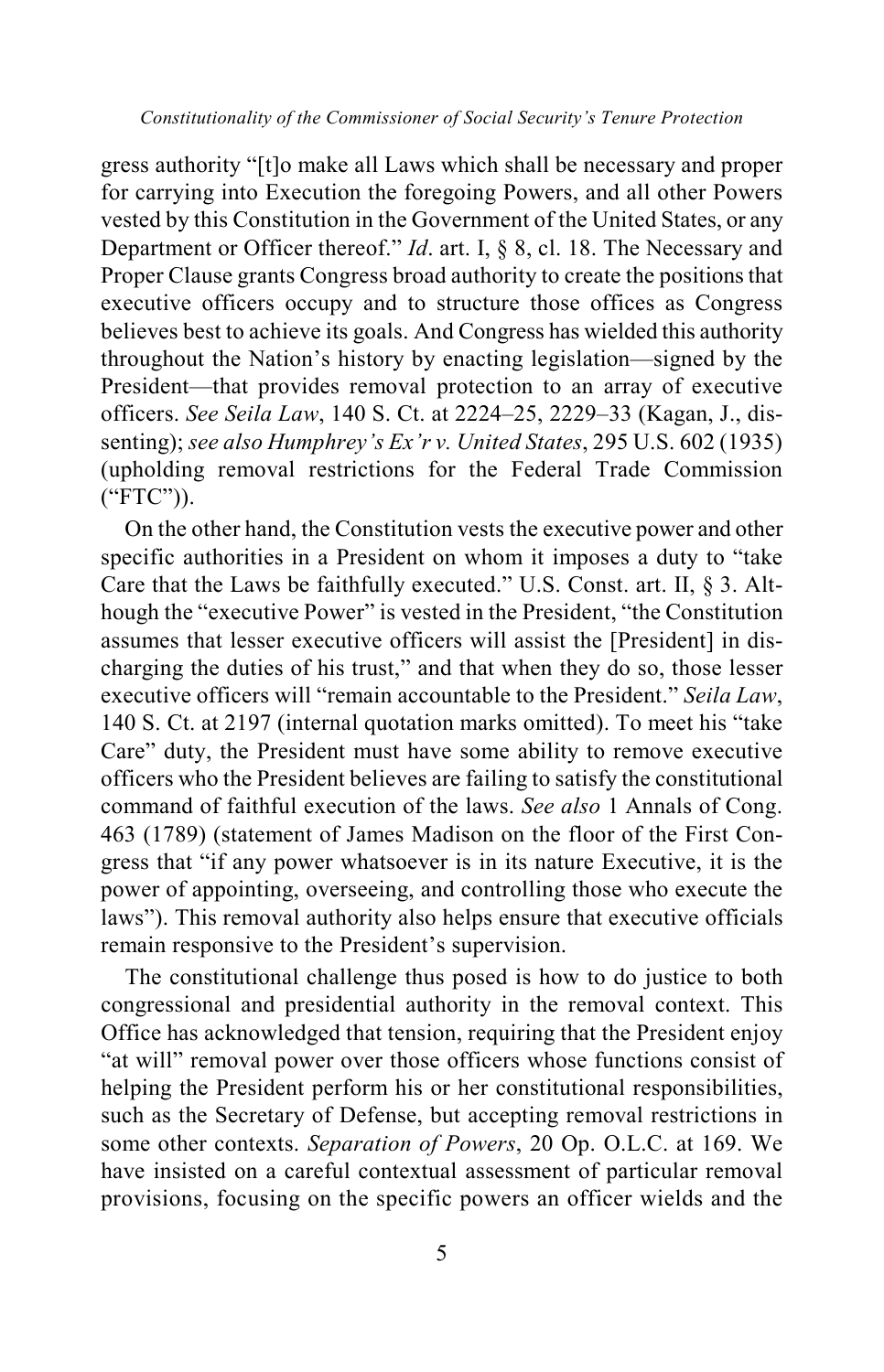impact that a removal restriction has on the President's ability to perform his or her constitutional functions. *Id*. at 170. In so doing, we have relied heavily on Supreme Court precedent, in particular the Court's rationale in *Morrison v. Olson* that identified the central constitutional inquiry as being whether a removal restriction would "impede the President's ability to perform his constitutional duty." 487 U.S. 654, 691 (1988). More recent Supreme Court decisions have extended the Court's precedents in ways that shift the balance in favor of presidential authority. For the reasons given below, we think the best reading of those recent decisions leads to the conclusion that the President has the constitutional authority to remove the SSA Commissioner at will.

#### **A.**

Since the Office initially flagged constitutional concerns about the Commissioner's tenure protection in 1994, the Supreme Court has taken a series of steps limiting statutory restrictions on the President's ability to remove executive officers. Beginning with *Free Enterprise Fund v. Public Company Accounting Oversight Board*, 561 U.S. 477 (2010), where the Court declared unconstitutional a removal restriction for the first time in nearly a century, the Court has focused on the potential of such restrictions to "subvert[] the President's ability to ensure that the laws are faithfully executed—as well as the public's ability to pass judgment on his efforts." *Id.* at 498; *see also Myers v. United States*, 272 U.S. 52 (1926) (next-most recent decision holding unconstitutional a removal restriction in a statute requiring the Senate's advice and consent prior to the President's removal of postmasters). Even more recently, the Court has issued two decisions addressing the circumstances under which Congress may impose limitations on removal of single-member heads of agencies.

Last year, in *Seila Law*, the Court for the first time considered a statutory tenure protection for a single-member head of an independent agency. *See* 140 S. Ct. 2183. In that decision, the Court found unconstitutional the statutory tenure protection afforded the Director of the CFPB, which provided that "[t]he President may remove the Director for inefficiency, neglect of duty, or malfeasance in office." 12 U.S.C. § 5491(c)(3). *Seila Law* began by describing a general rule that "the President possesses 'the authority to remove those who assist him in carrying out his duties.'" 140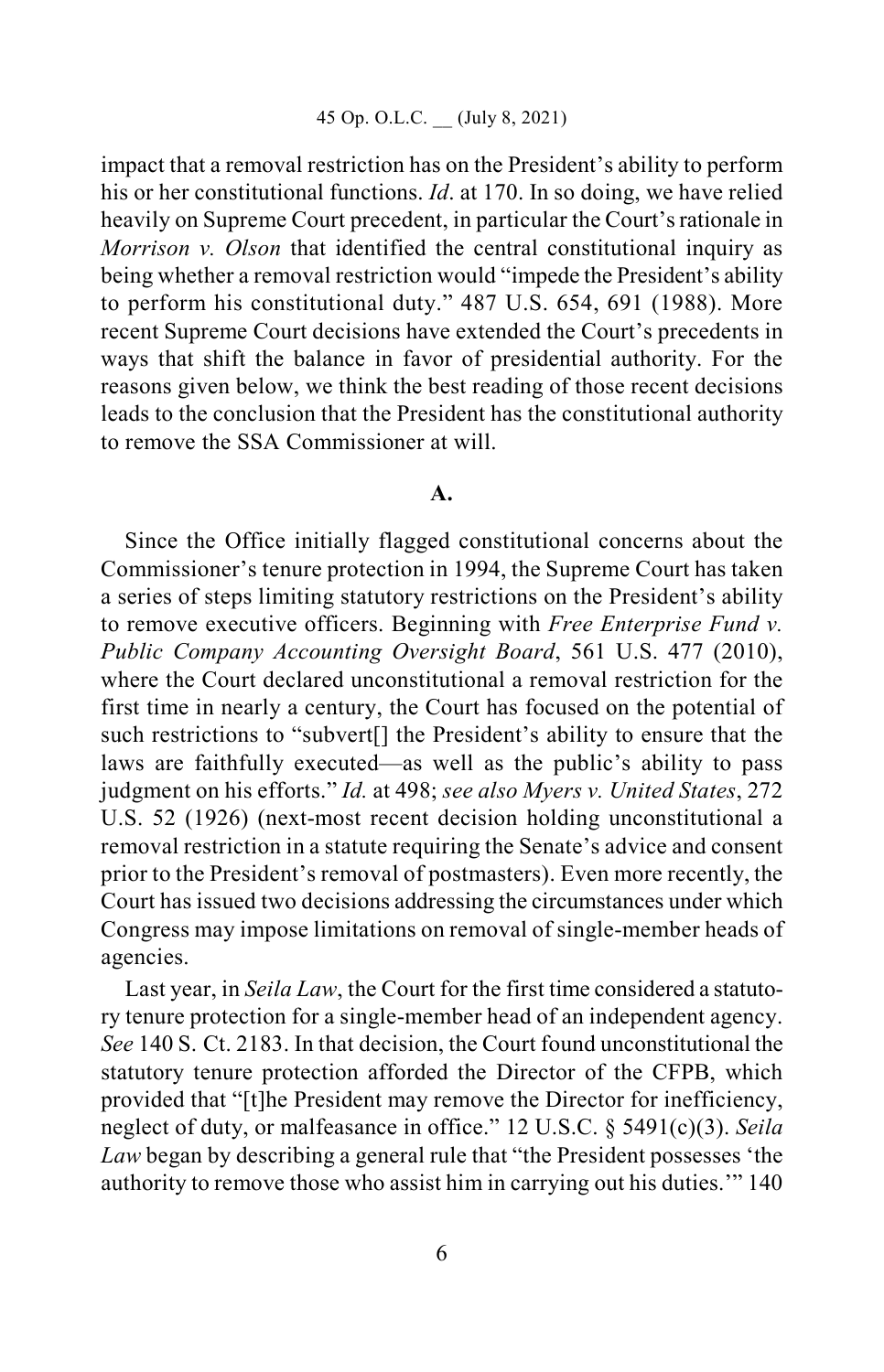*Constitutionality of the Commissioner of Social Security's Tenure Protection*

S. Ct. at 2198–200 (citation omitted). The Court then stated that it recognized only two exceptions to such unrestricted removal power: one for "multimember bod[ies] of experts, balanced along partisan lines" that "do not wield substantial executive power," and another for "inferior officers with limited duties and no policymaking or administrative authority." *Id.* at 2199–200 (discussing *Humphrey's Ex'r*, 295 U.S. 602, and *Morrison*, 487 U.S. 654). The Court found that the CFPB Director fell into neither category, and was "vested with significant executive power" based on the Director's authority to "promulgate binding rules fleshing out 19 federal statutes [concerning] . . . unfair and deceptive practices," to "unilaterally issue final decisions awarding legal and equitable relief in administrative adjudications," and to "seek daunting monetary penalties against private parties on behalf of the United States in federal court." *Id.* at 2200–01.

*Seila Law* also declined to sanction removal protection for the CFPB Director because of a lack of historical precedent for the CFPB's single-Director structure. *Id.* at 2201. The parties had identified "'only a handful of isolated' incidents in which Congress has provided good-cause tenure to principal officers who wield power alone rather than as members of a board or commission," including the heads of the Office of Special Counsel, the SSA, and the FHFA. *Id.* (citation omitted). The Court determined that these "modern and contested" examples, which did "not involve regulatory or enforcement authority remotely comparable to that exercised by the CFPB," did not provide adequate historical precedent to justify the CFPB Director's protection from removal as a single-member agency head. *Id.* at 2202.

Finally, *Seila Law* held that the CFPB's single-Director structure failed to subject the agency to sufficient "ongoing supervision and control [by] the elected President." *Id.* at 2203. According to the Court, "[t]he CFPB's single-Director structure . . . vest[ed] significant governmental power in the hands of a single individual accountable to no one," because the Director was "neither elected by the people nor meaningfully controlled (through the threat of removal) by someone who is." *Id.* That problem was exacerbated by the fact that several other features of the CFPB "foreclose[d] certain indirect methods of Presidential control." *Id.* at 2204. In particular, the CFPB Director's five-year term meant that "some Presidents may not have any opportunity to shape its leadership and thereby influence its activities." *Id.* The Court also thought that the CFPB's re-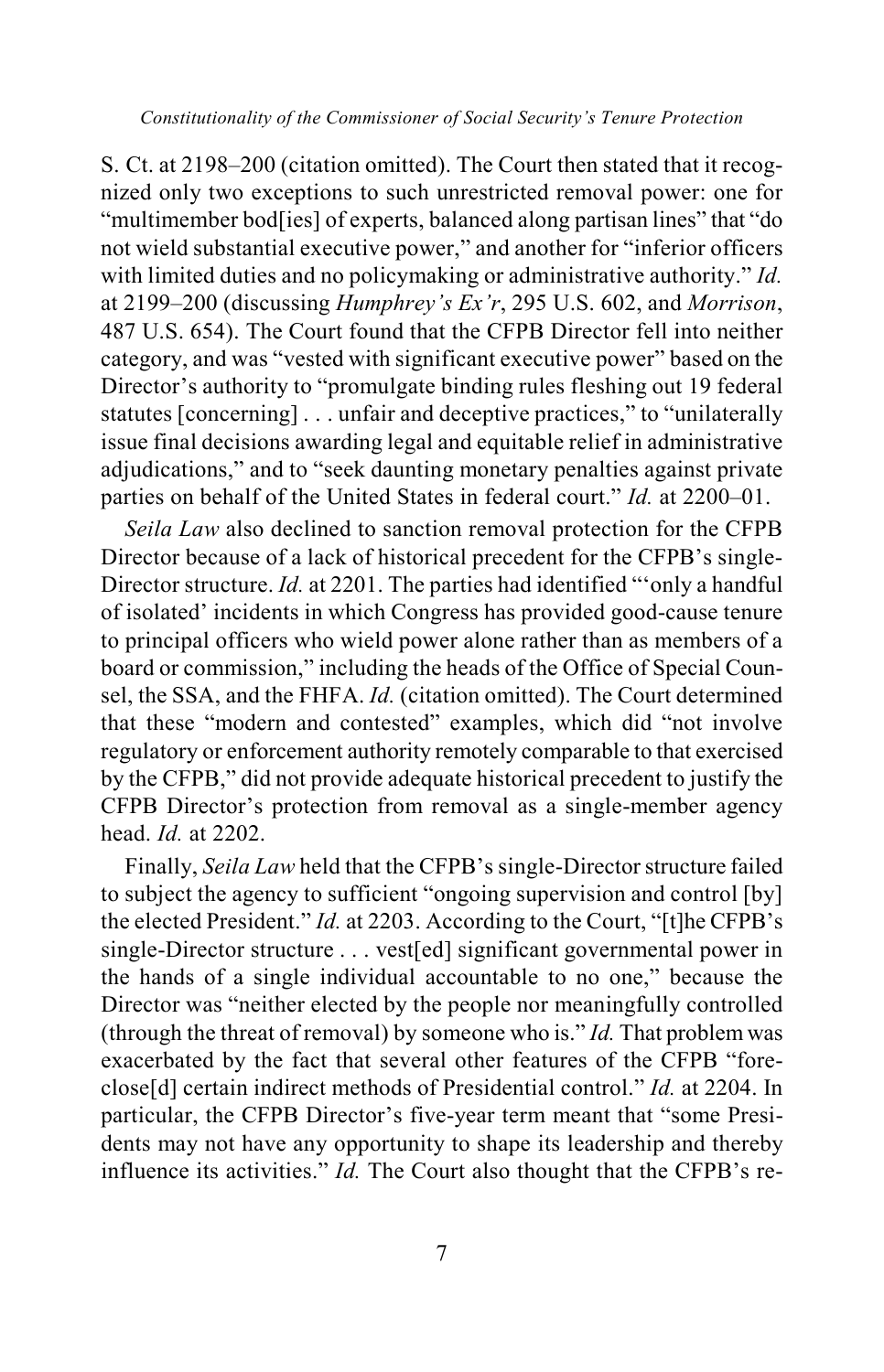ceipt of funds outside the appropriations process might allow the agency to slip further from the President's control. *Id.*

Accordingly, the Court concluded that the statutory restriction on the President's authority to remove the Director was unconstitutional and that the President could remove that officer at will. *Id.* at 2201, 2211. The Court expressly left open the question whether removal restrictions for the heads of similarly structured agencies, including the SSA, were unconstitutional as well. *Id.* at 2202.

The Court's reasoning in *Seila Law* was open to debate. President Obama did not object to the CFPB Director's tenure protection when signing the Dodd-Frank Wall Street Reform and Consumer Protection Act ("Dodd-Frank Act") into law. *See* Press Release, Office of the Press Secretary, The White House, Remarks by the President at Signing of Dodd-Frank Wall Street Reform and Consumer Protection Act (July 21, 2010). And four justices in *Seila Law* dissented strongly, arguing that the majority opinion was at odds with constitutional text, history, the Court's precedents, and "the need for sound and adaptable governance." 140 S. Ct. at 2226 (Kagan, J., dissenting); *see also id*. at 2236 ("[C]aselaw joins text and history in establishing the general permissibility of forcause provisions giving some independence to agencies."). In the dissent's view, the majority's claimed general rule of presidential removal power "does not exist." *Id.* at 2225. The dissenting justices rejected the claim that the removal protection for the CFPB Director was novel, noting that the "CFPB wields the same kind of power as the FTC" and its head "receive[s] the same kind of removal protection," such that the Director's tenure protection should be constitutional under *Humphrey's Executor*. *Id*. at 2238. The dissent criticized the majority's single-head distinction, insisting that examples of single-headed independent agencies were not as rare as the majority claimed and that, if anything, multi-member commissions are harder for the President to control. *Id.* at 2241–42. Most fundamentally, the dissent criticized the Court for unjustifiably restricting Congress's constitutional power to shape administrative bodies to meet pressing needs and for deviating from the Court's longstanding pattern of leaving "most decisions about how to structure the Executive Branch to Congress and the President, acting through legislation." *Id*. at 2224, 2236–38.

After *Seila Law*, there remained a number of ways to potentially distinguish the CFPB Director from the SSA Commissioner that could have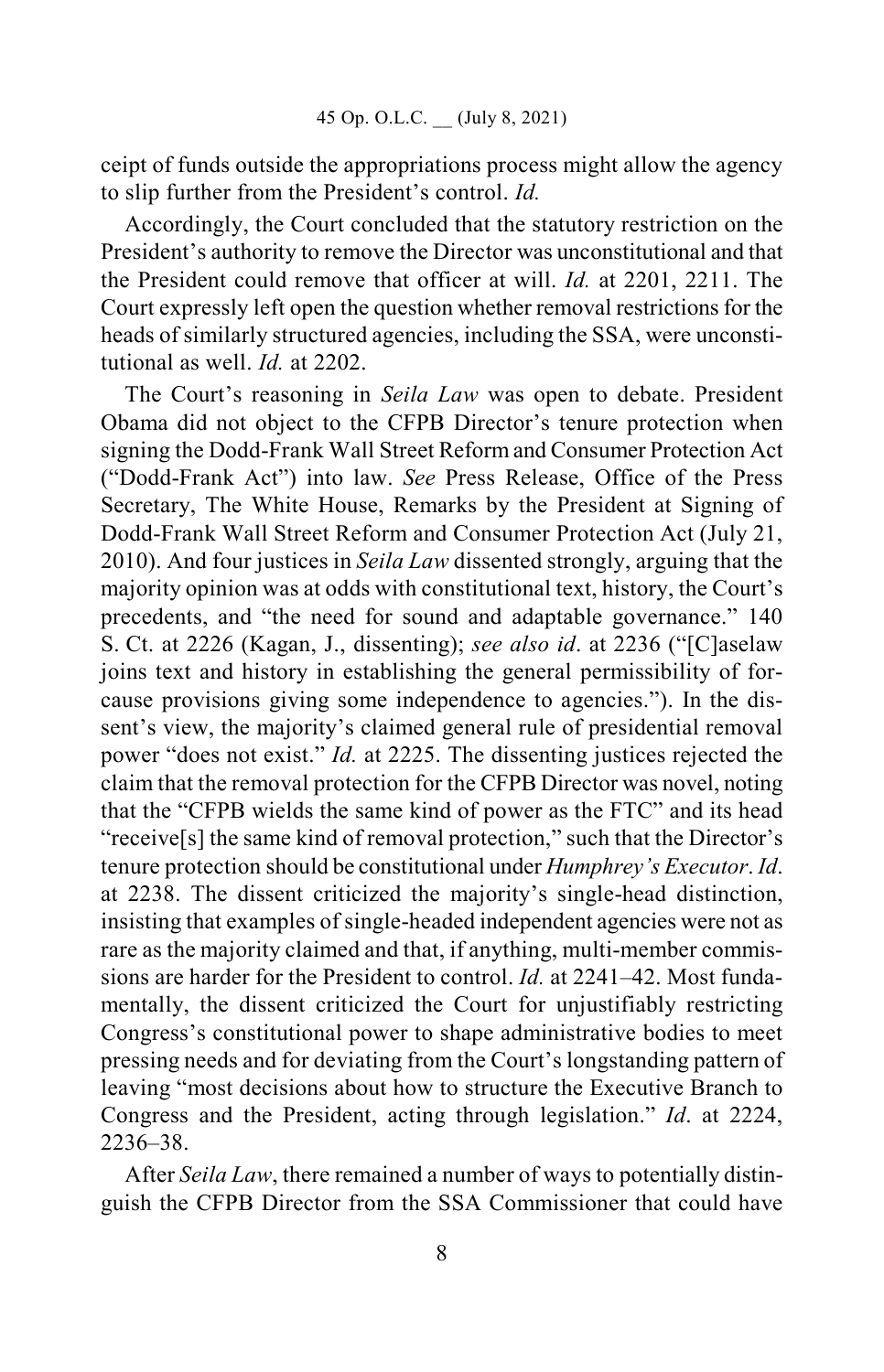been relevant to the constitutional analysis. As observed in *Seila Law* itself, the SSA's "role is largely limited to adjudicating claims for Social Security benefits." *Id.* at 2202 (majority opinion). Because adjudication is a primary function of the SSA, the SSA Commissioner arguably is more like the Commissioners of the Federal Trade Commission, for whom the Court upheld tenure protection in *Humphrey's Executor*, 295 U.S. 602.[2](#page-8-0) The Court also previously emphasized the distinctiveness of adjudicatory authority in inferring a constitutionally permissible removal protection for the members of the War Claims Commission in *Wiener v. United States*, 357 U.S. 349, 356 (1958).

Last month, however, the Court issued its decision in *Collins*, which concluded that "[a] straightforward application" of *Seila Law* meant that the FHFA Director's statutory protection from removal by the President except "for cause" was unconstitutional. 141 S. Ct. at 1784. The Court found no dispositive distinctions between the FHFA and the CFPB. Although the Court recognized the agencies' difference in scope, it found that "the nature and breadth of an agency's authority is not dispositive in determining whether Congress may limit the President's power to remove its head." *Id.* Furthermore, both agencies exercised authority in ways that could have a direct or indirect "impact on millions of private individuals and the economy at large." *Id.* at 1785–86. Nor was the Court persuaded that the FHFA took on the status of a private party, as opposed to an executive entity, when it acted as a conservator or receiver. *Id.* at 1785.

*Collins* narrows the arguments available to meaningfully distinguish the SSA Commissioner's statutory removal protection from the provision found unconstitutional in *Seila Law*. To be sure, *Collins* "d[id] not comment on the constitutionality of any removal restriction that applies" to the SSA Commissioner, *see id.* at 1787 n.21, and therefore cannot be said to definitively resolve the question. It did, however, minimize the import of the distinctions *Seila Law* had drawn between the CFPB and other

<span id="page-8-0"></span> <sup>2</sup> *See Seila Law*, 140 S. Ct. at 2199 (noting that *Humphrey's Executor* "acknowledged that between purely executive officers on the one hand, and officers that closely resembled the FTC Commissioners on the other, there existed 'a field of doubt' that the Court left 'for future consideration'" (citation omitted)). *But see id.* (explaining that the Court in *Morrison* had "[b]ack[ed] away from the reliance in *Humphrey's Executor* on the concepts of 'quasi-legislative' and 'quasi-judicial' power," viewing "the ultimate question as whether a removal restriction is of 'such a nature that [it] impede[s] the President's ability to perform his constitutional duty'" (citation omitted)).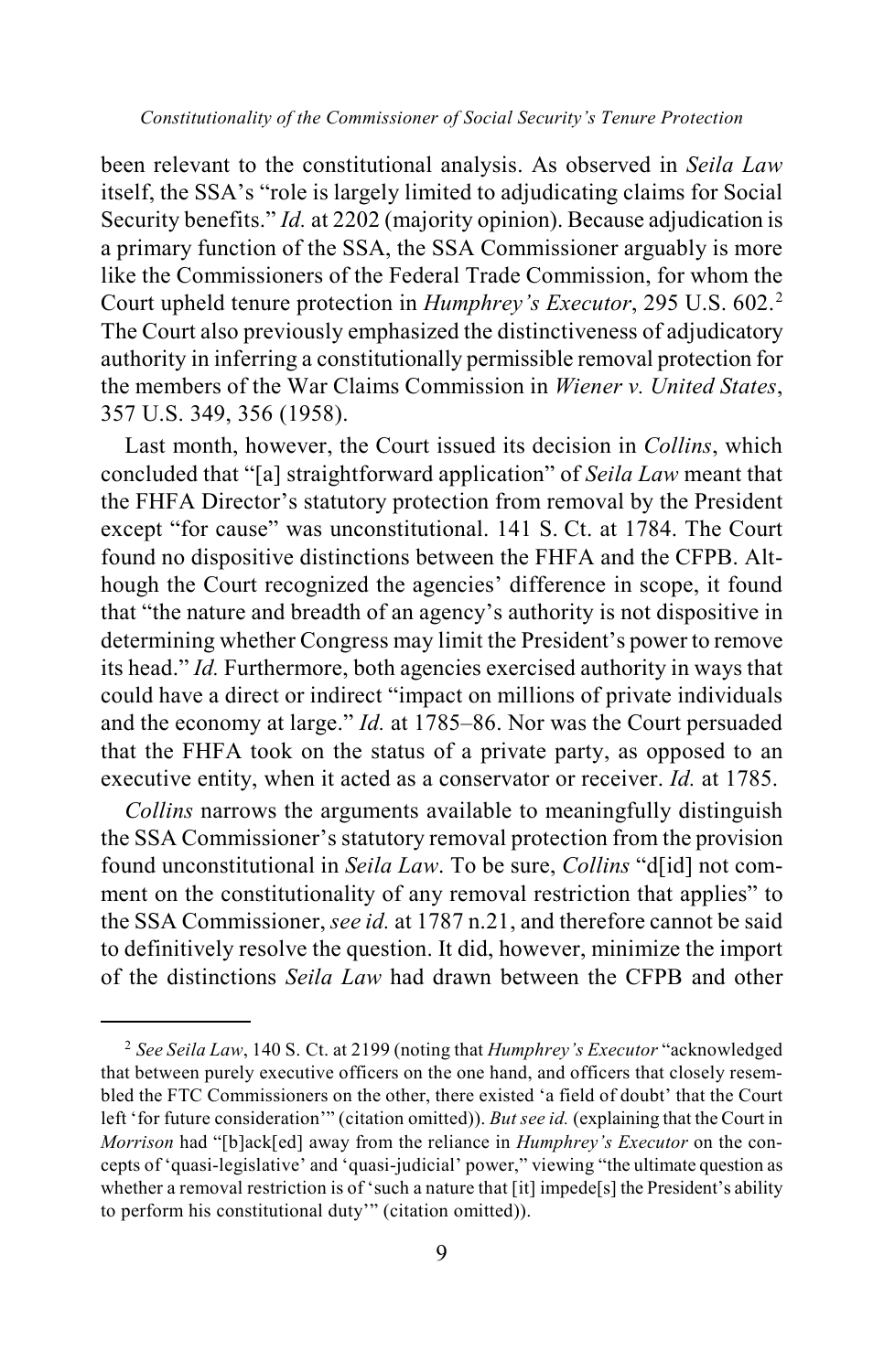similarly structured agencies. *Id.* at 1784; *see also id.* at 1802 (Kagan, J., concurring) ("The SSA has a single head with for-cause removal protection; so a betting person might wager that the agency's removal provision is next on the chopping block.").<sup>[3](#page-9-0)</sup> Indeed, the principal criticism in Justice Kagan's concurrence in *Collins* was that the majority opinion had abandoned *Seila Law*'s inquiry into whether a single-director agency wielded "significant executive power." *Id.* at 1800–01; *accord id.* at 1805 (Sotomayor, J., dissenting) (focusing on the FHFA's lack of significant executive power).

### **B.**

In light of the Court's reasoning in *Collins* and *Seila Law*, we have reexamined the constitutional concerns that we previously raised about the SSA Commissioner's protection from removal when Congress enacted the provision in 1994. We believe that the best reading of those decisions compels the conclusion that the statutory restriction on removing the Commissioner is unconstitutional. Therefore, the President may remove the Commissioner at will. We emphasize that both of these recent decisions leave open the possibility that certain agencies, including (and perhaps especially) some that conduct adjudications, may constitutionally be led by officials protected from at-will removal by the President. But we think that under *Collins* and *Seila Law*, the combination of features of the SSA—a single Commissioner whose term extends longer than the President's, the immense scope of the agency's programs, the Commissioner's broad power to affect beneficiaries and the public fisc, and the SSA's largely unparalleled structure—meansthat the President need not heed the Commissioner's statutory tenure protection in 42 U.S.C. § 902(a)(3).

First, *Seila Law* reasoned that a single-headed structure and lengthy tenure raise particular constitutional concerns. Although the Court has

<span id="page-9-0"></span> <sup>3</sup> In addition, the government stated in its reply brief in *Collins* that, "under the government's reading of *Seila Law*, the President must have the power to remove at will the single heads of the Social Security Administration and Office of Special Counsel, both of whom likewise exercise 'significant executive power.'" Reply and Response Brief for the Federal Parties at 26, *Collins*, Nos. 19-422, 19-563 (U.S. Oct. 2020). As discussed below, this opinion does not address the validity of tenure protections conferred on the Special Counsel, whose removal restrictions implicate different considerations, or the head of any other agency that does not share the SSA's specific combination of features.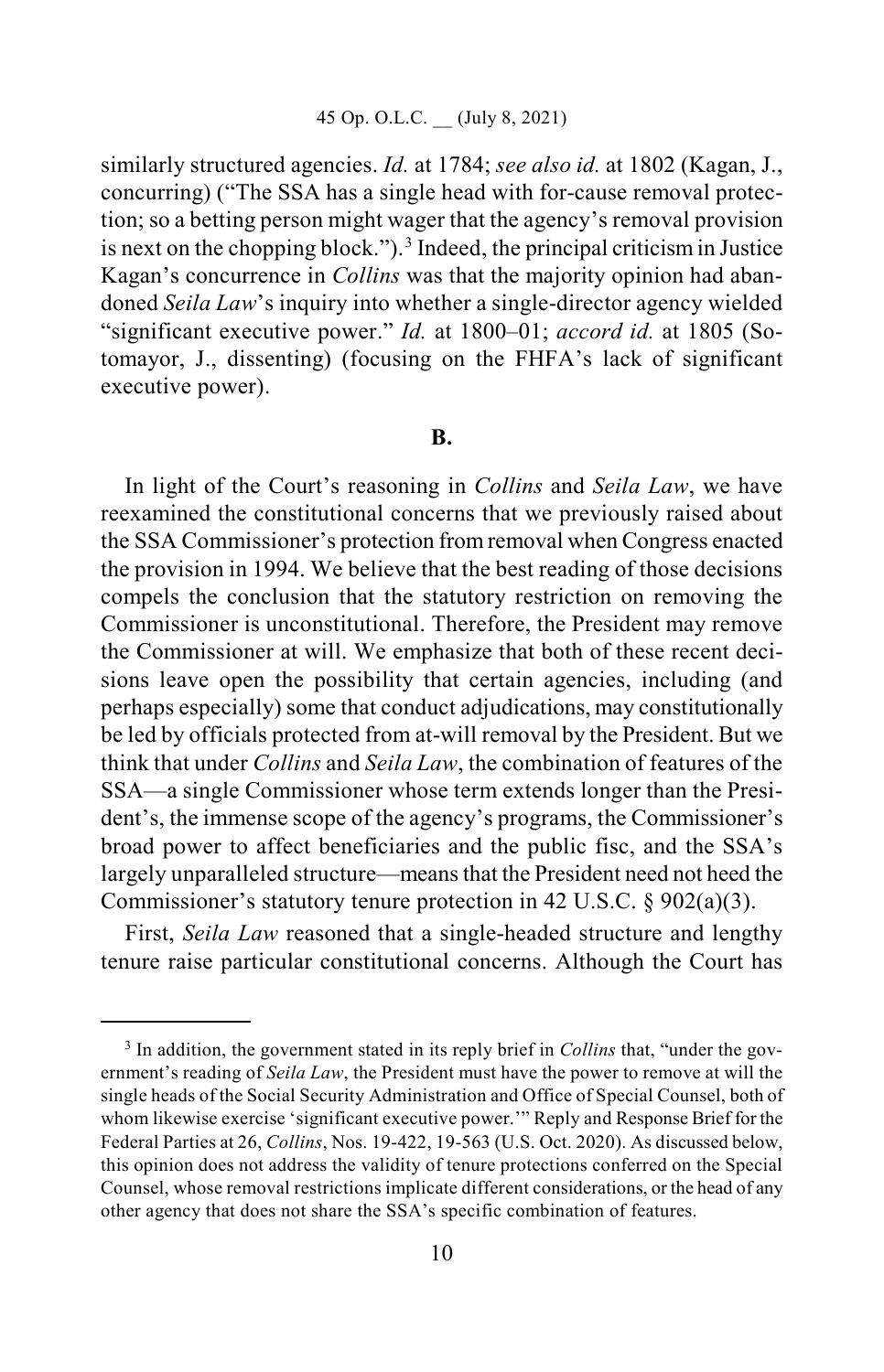upheld removal restrictions for an agency exercising adjudicative functions when the agency was headed by a body composed of multiple members, *see Humphrey's Ex'r*, 295 U.S. at 628; *accord Wiener*, 357 U.S. at 350,[4](#page-10-0) the Court in *Seila Law* distinguished the CFPB Director in part based on the Director's position as the agency's sole head. 140 S. Ct. at 2201. So, too, the SSA Commissioner has the ultimate statutory responsibility for adjudication of claims under the SSA's benefits programs. *Seila Law* further observed that the CFPB Director's term was five years and, depending on the timing, "an unlucky President might . . . find herself saddled with a holdover Director from a competing political party." *Id.* at 2204. The Commissioner's six-year term raises the same issue. Here, in fact, the incumbent Commissioner was appointed in 2019 to a term that will not expire until January 19, 2025, the day before the end of the President's current term. *See* PN94—Andrew M. Saul—Social Security Administration, 116th Cong. (2019)[, https://www.congress.gov/](https://www.congress.gov/)nomination/ 116th-congress/94. Insulating the SSA Commissioner from removal would thus impair the President's ability to shape the policies of the SSA across the entirety of the term for which he was elected.

Second, the vast size and importance of the SSA's programs distinguish it from many other agencies and adjudicatory contexts. Social Security "is one of the federal government's largest programs." Barry F. Huston, Cong. Research Serv., IF10426, *Social Security Overview* at 1 (updated May 7, 2020). "Today, about 178 million people work and pay Social Security taxes and about 64 million people receive monthly Social Security benefits." SSA, *Support*, https://www.ssa.gov/agency/pillars/support. html (last visited July 7, 2021). Initially aimed at "ensur[ing] the financial security of members of the workforce when they reach old age," *BNSF Ry. Co. v. Loos*, 139 S. Ct. 893, 898 (2019), over time Social Security has also become a central mechanism for providing financial support to the disabled and to families of deceased workers. *See* Barry F. Huston, Cong. Research Serv., R42035, *Social Security Primer* at 1–2 (updated May 15, 2020). Under the Commissioner's supervision, the SSA reviews over 650,000 claims filed under the Social Security Act every year—

<span id="page-10-0"></span> <sup>4</sup> *See also Collins*, 141 S. Ct. at 1783 n.18 (noting that the Court in *Wiener* had reasoned that "the War Claims Commission was an adjudicatory body, and as such, it had a unique need for 'absolute freedom from Executive interference'" (quoting *Wiener*, 357 U.S. at 353)).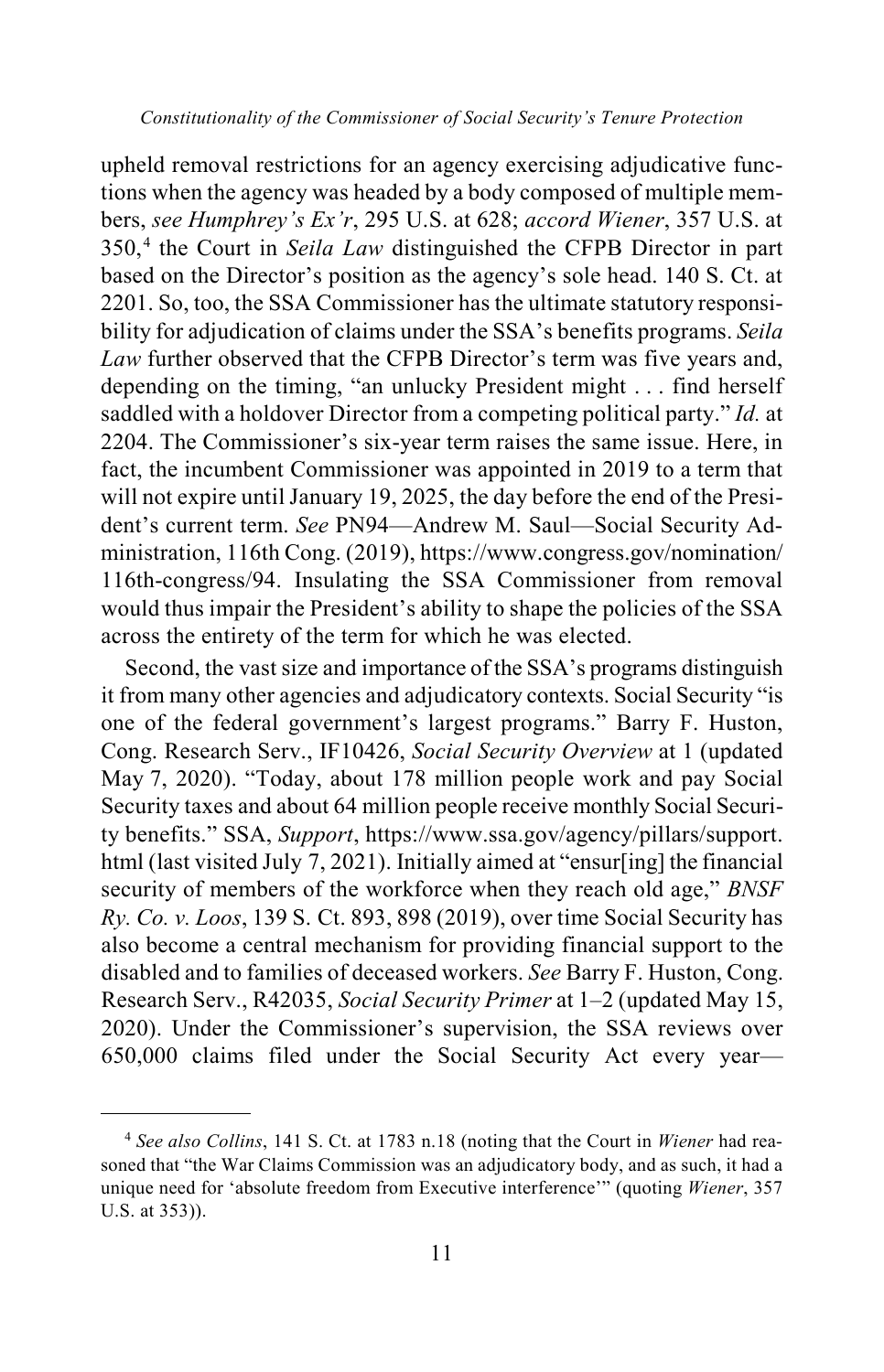adjudication on a vast and unique scale. *See* SSA, *Hearings and Appeals*, https://www.ssa.gov/appeals/about\_us.html (last visited July 7, 2021). The financial impact of Social Security is equally massive. In 2019, the social security system collected \$1,062 billion in taxes and paid \$1,059 billion in benefits, while the social security trust funds held \$2.9 trillion in assets in 2020. *See Social Security Overview* at 1. It is difficult to overstate the agency's significant footprint on daily American life. *See Collins*, 141 S. Ct. at 1785 (emphasizing that "FHFA actions . . . could have an immediate impact on millions of private individuals and the economy at large").

Third, the Commissioner not only oversees the adjudication of claims for social security benefits, but also administers and sets policy for the agency's extensive benefits programs, and can impose monetary penalties in certain situations. [5](#page-11-0) *See Seila Law*, 140 S. Ct. at 2201 (noting the importance of a single Director exercising "significant executive power"); *see also Restructuring of Social Security Administration* at 4 ("[A]significant amount of the [SSA's] work is devoted to adjudicating disputed social security claims," but "the SSA performs other functions, such as administering the Social Security system, that can be categorized as executive functions."). *But see Collins*, 141 S. Ct. at 1783–84 (appearing to dispense with or diminish the importance of the "significant executive power" inquiry). The Commissioner manages the SSA's massive benefits programs and oversees an agency that employs almost sixty-thousand government workers. [6](#page-11-1) Moreover, the Commissioner makes certifications and determinations with respect to program-related trust funds and is one

<span id="page-11-0"></span> <sup>5</sup> Indeed, this management role likely occupies more of the Commissioner's time than adjudication. Although the governing regulations authorize the Commissioner to review certain adjudicative decisions, *see, e.g.*, 20 C.F.R. § 498.222(a), the agency's adjudicatory functions are largely performed by designees of the Commissioner, including Administrative Law Judges and members of the Appeals Council, *see, e.g.*, *id.* §§ 404.983, 416.1483.

<span id="page-11-1"></span><sup>6</sup> *See* 42 U.S.C. §§ 901(b) ("It shall be the duty of the Administration to administer the old-age, survivors, and disability insurance program."), 902(a)(4) ("The Commissioner shall be responsible for the exercise of all powers and the discharge of all duties of the Administration, and shall have authority and control over all personnel and activities thereof."); *see also id.* §§ 902(a)(6) (providing the Commissioner organizational control over the SSA),  $902(a)(7)$  (authorizing the Commissioner to assign duties),  $904(a)$  (describing the Commissioner's hiring and budgetary authorities); SSA, *Organizational Structure of the Social Security Administration*, https://www.ssa.gov/org (last visited July 7, 2021).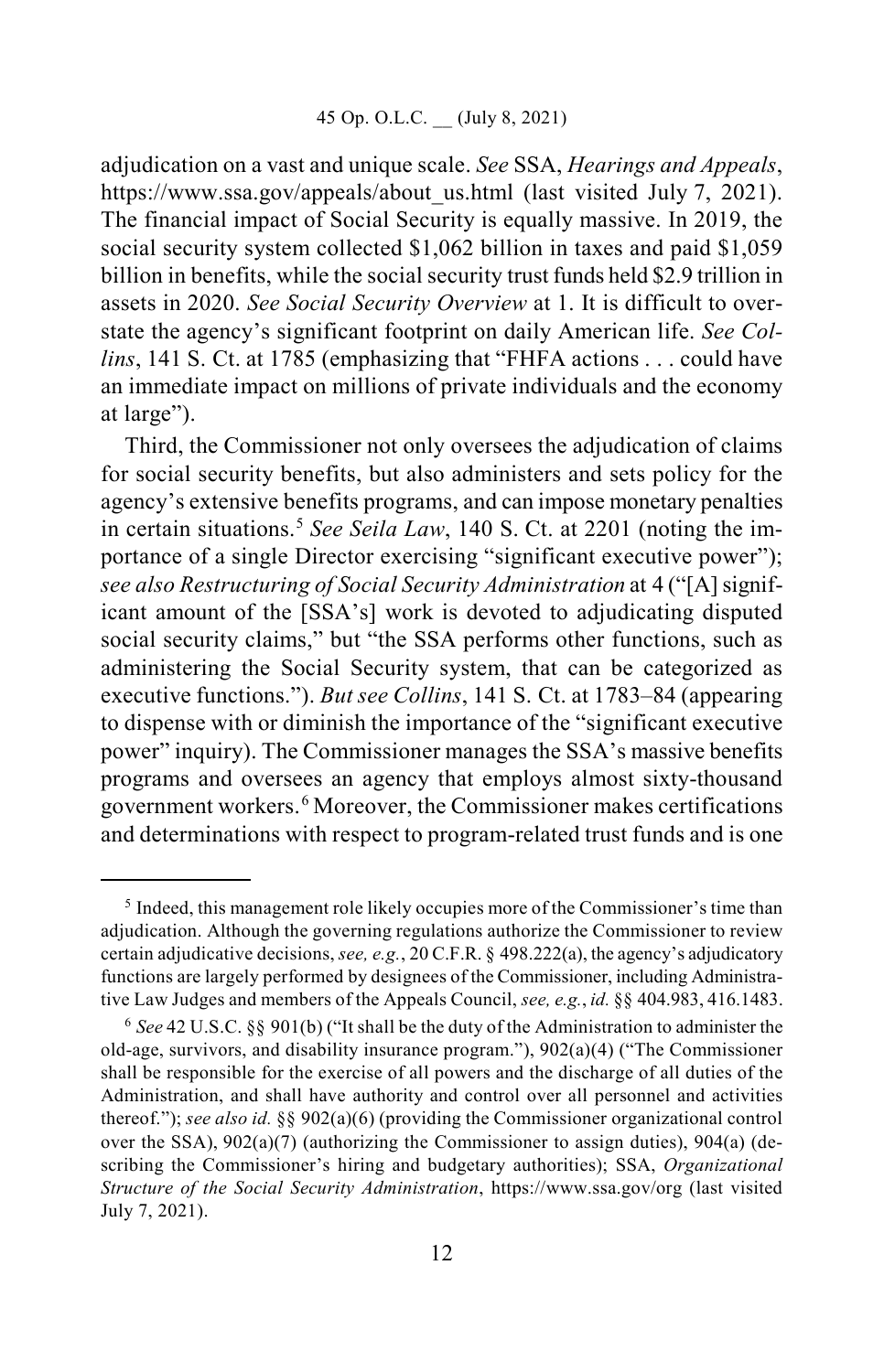of the members of those funds' board of trustees. 42 U.S.C. § 401. To be sure, the Commissioner does not exercise enforcement authority comparable in scale to the CFPB Director. But the SSA does have statutory authority to impose money sanctions on claimants who make false or misleading statements when applying for disability benefits. *See id.* § 1320a-8. Under that authority, the SSA has imposed significant civil penalties against individuals. *See, e.g.*, *Valent v. Comm'r of Soc. Sec.*, 918 F.3d 516, 517 (6th Cir. 2019) (civil penalty of \$75,000).

The Commissioner also has substantial authority to issue regulations governing the distribution of benefits, including some discretion to issue regulations reflecting his or her own policy preferences. [7](#page-12-0) The Supreme Court has described this rulemaking authority as "'exceptionally broad.'" *Bowen v. Yuckert*, 482 U.S. 137, 145 (1987) (citation omitted) (upholding a regulation promulgated pursuant to 42 U.S.C. § 405(a), which at the time vested authority in the Secretary of Health and Human Services, that "require[d] disability claimants to make a threshold showing that their 'medically determinable' impairments are severe enough to satisfy the regulatory standards"). And courts have frequently deferred to SSA decisions that reflect the Commissioner's judgment as to how best to understand the federal benefits statutes, as well as how best to administer benefits programs. *See, e.g.*, *Barnhart v. Thomas*, 540 U.S. 20, 26 (2003) (deferring to the SSA's determination that the agency can find a claimant not disabled when she remains physically and mentally able to do her previous work, without investigating whether that work exists in significant numbers in the national economy); *Barnhart v. Walton*, 535 U.S. 212, 217 (2002) (deferring to an SSA regulation stating that a claimant is not disabled "regardless of [his] medical condition" if the claimant is doing "substantial gainful activity," which the agency subsequently explained meant that "within 12 months after the onset of an impairment . . . the impairment no longer prevents substantial gainful activity" (citations

<span id="page-12-0"></span> <sup>7</sup> *See* 42 U.S.C. §§ 405(a) ("The Commissioner . . . shall have full power and authority to make rules and regulations and to establish procedures . . . necessary or appropriate to carry out [benefits program] provisions, and shall adopt reasonable and proper rules and regulations to regulate and provide for the nature and extent of the proofs and evidence and the method of taking and furnishing the same."),  $902(a)(5)$  ("The Commissioner may prescribe such rules and regulations as the Commissioner determines necessary or appropriate to carry out the functions of the Administration.").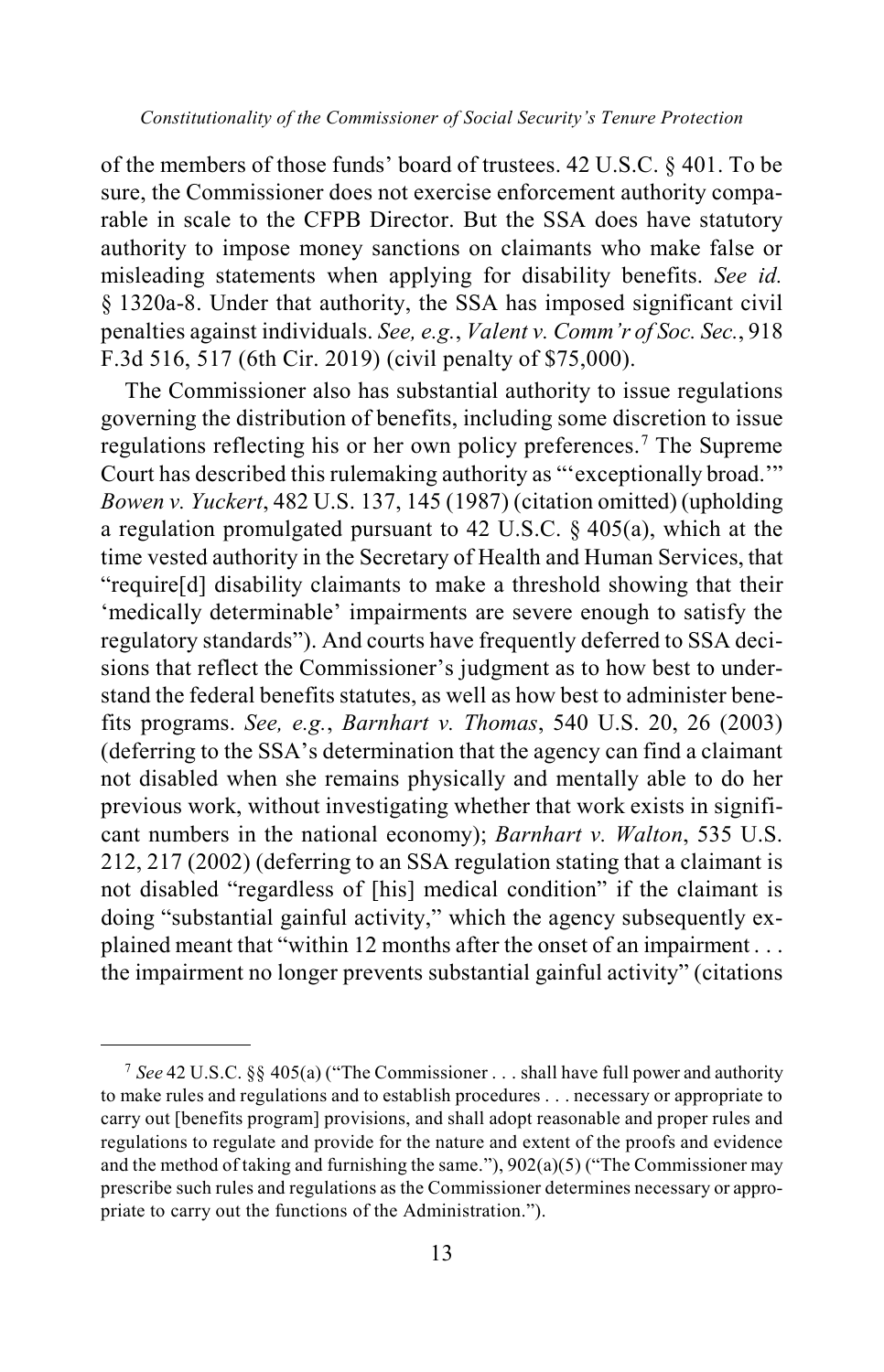omitted)). [8](#page-13-0) In short, the sheer scale of the Commissioner's ability to affect beneficiaries and the public fisc counsels against statutory interference with the President's authority to remove such a sole agency head.

Fourth, both *Collins* and *Seila Law* emphasized that the single-director structures at issue in those cases were historical anomalies, *see Collins*, 141 S. Ct. at 1783–84; *Seila Law*, 140 S. Ct. at 2201, and the SSA's structure similarly appears to be without parallel among benefitsadjudicating agencies. As explained in Part I, when the predecessor of the SSA, the Social Security Board, was a freestanding agency during the first four years of the social security program from 1935 to 1939, it was led by a three-member board whose members lacked express tenure protection. And in the 55 years before the 1994 amendments, the head of the agency housing the social security system was always subject to at-will presidential removal.

The Railroad Retirement Board ("RRB") is perhaps the current agency most analogous to the SSA. The RRB administers benefits for railroad workers, who are not part of the social security system. 45 U.S.C. § 231f. Like the former Social Security Board, the RRB is a three-member board of officials appointed by the President and confirmed by the Senate with no express tenure protection. *Id.* § 231f(a). This Office, moreover, has declined to infer such protection for RRB members. *Removal of Holdover Officials Serving on the Federal Housing Finance Board and the Railroad Retirement Board*, 21 Op. O.L.C. 135, 141 (1997) (distinguishing *Wiener*). Most of the other federal benefits adjudication systems are within Executive Departments such as the Department of Labor and the Depart-

<span id="page-13-0"></span> <sup>8</sup> *See also, e.g.*, *Schafer v. Astrue*, 641 F.3d 49, 50–51, 61 (4th Cir. 2011) (deferring to the SSA's conclusion that "natural children must be able to inherit from the decedent under state intestacy law or satisfy certain exceptions to that requirement in order to count as 'children' under the [Social Security] Act" in part because of the SSA's "extensive experience in administering the Act's survivorship benefits program, as well as the legal and practical ability to respond more quickly to changing regulatory circumstances"); *Encarnacion ex rel. George v. Astrue*, 568 F.3d 72, 80 (2d Cir. 2009) (deferring to an SSA policy prohibiting consideration of the combined effects of a child's limitations in different domains of functioning in part because "[t]he SSA has substantial expertise and is charged with administering a complex statute"); *Stroup v. Barnhart*, 327 F.3d 1258, 1260–61 (11th Cir. 2003) (deferring to an SSA regulation defining "eligibility" to mean that the agency "'consider[s] you to first become eligible for a monthly pension in the first month for which you met all requirements for the pension except that you were working or had not yet applied'" (quoting 20 C.F.R. § 404.213(a)(3)).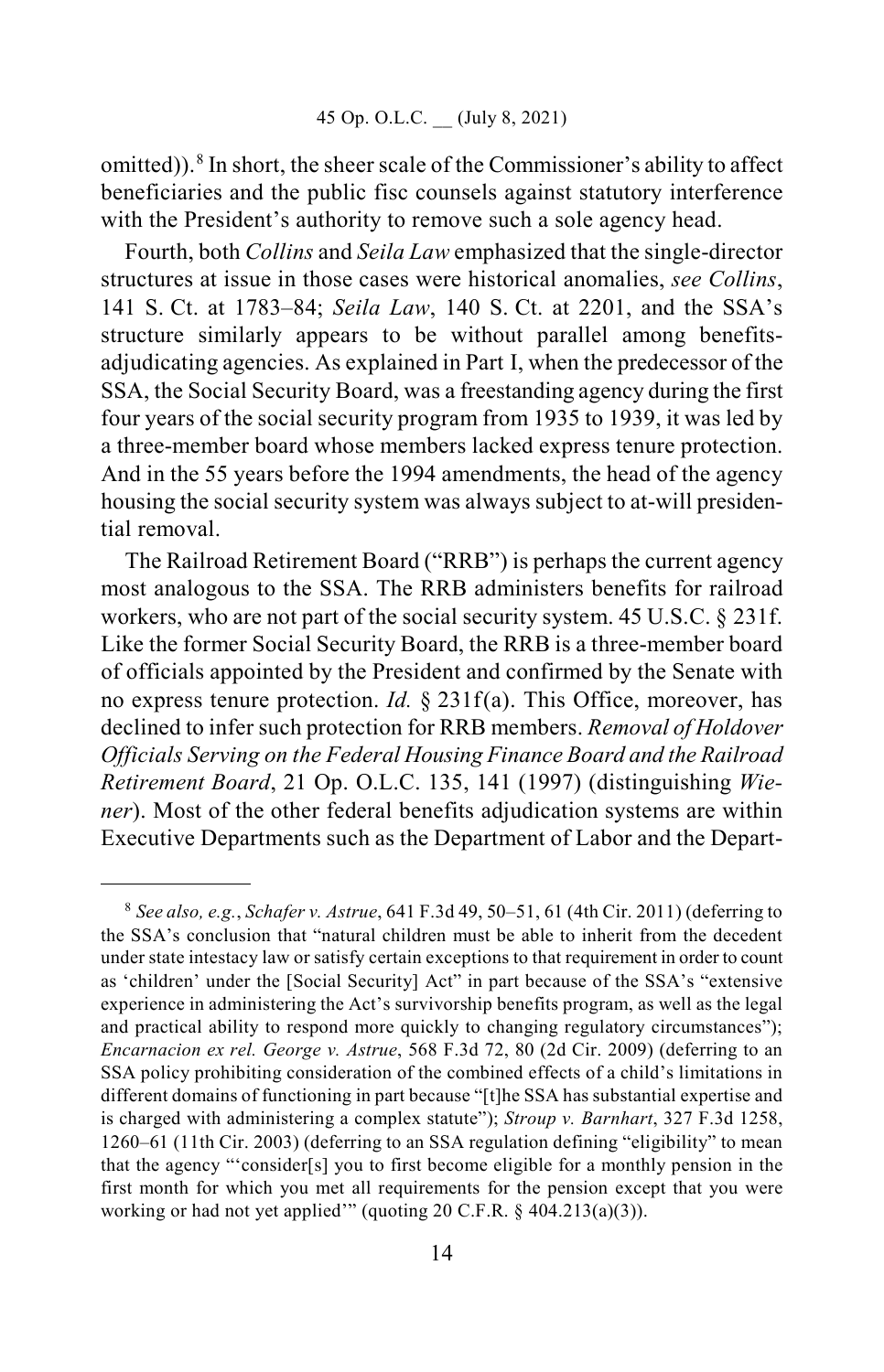ment of Veterans Affairs, whose heads are subject to at-will removal by the President. There are other agencies that perform discrete adjudicatory duties, such as the Small Business Administration, which adjudicates grievances arising from various loan and grant programs, *see, e.g.*, 13 C.F.R. § 134.228, and the Office of Personnel Management, which adjudicates claims for federal retirement benefits, *see, e.g.*, 5 C.F.R. § 841.301 *et seq*. But none of those agencies has a single head with express tenure protection. *See, e.g.*, 15 U.S.C. § 633(a) (establishing the office of Administrator of the Small Business Administration); 5 U.S.C. § 1102(a) (establishing the office of Director of the Office of Personnel Management).

In light of this combination of factors and the Supreme Court's recent decisions in *Collins* and *Seila Law*, we conclude that the President may remove the SSA Commissioner at will. We emphasize the limited scope of our conclusion regarding the Commissioner. It does not imply any similar determination with respect to the validity of tenure protections conferred on other executive officials—for example the Special Counsel, another single-member agency head whose removal restrictions implicate different considerations, such as the Special Counsel's primarily investigatory function and "limited jurisdiction," *Seila Law*, 140 S. Ct. at 2202. Nor does our conclusion speak to the constitutionality of existing or hypothetical tenure protections for any other agency heads, including multi-member commissions, that do not share the specific combination of features identified here. *See id.* at 2192, 2198–200, 2206 (determining it unnecessary to revisit *Humphrey's Executor* and distinguishing *Wiener* as involving a multi-member adjudicatory body).

# **C.**

Although under *Collins* and *Seila Law* the restriction on removal in 42 U.S.C.  $\S 902(a)(3)$  is unconstitutional, and thus unenforceable, that conclusion does not affect the validity of the remainder of the statute, including the default term length and succession provisions for the Commissioner. "[O]ne provision of a [statute] may be invalid by reason of its not conforming to the Constitution, while all the other provisions may be subject to no constitutional infirmity." *Loeb v. Trs. of Columbia Twp.*, 179 U.S. 472, 490 (1900) (internal quotation marks omitted). What matters is whether the statute's provisions "are so connected, or dependent on each other in subject matter, meaning[,] or purpose, that the good cannot re-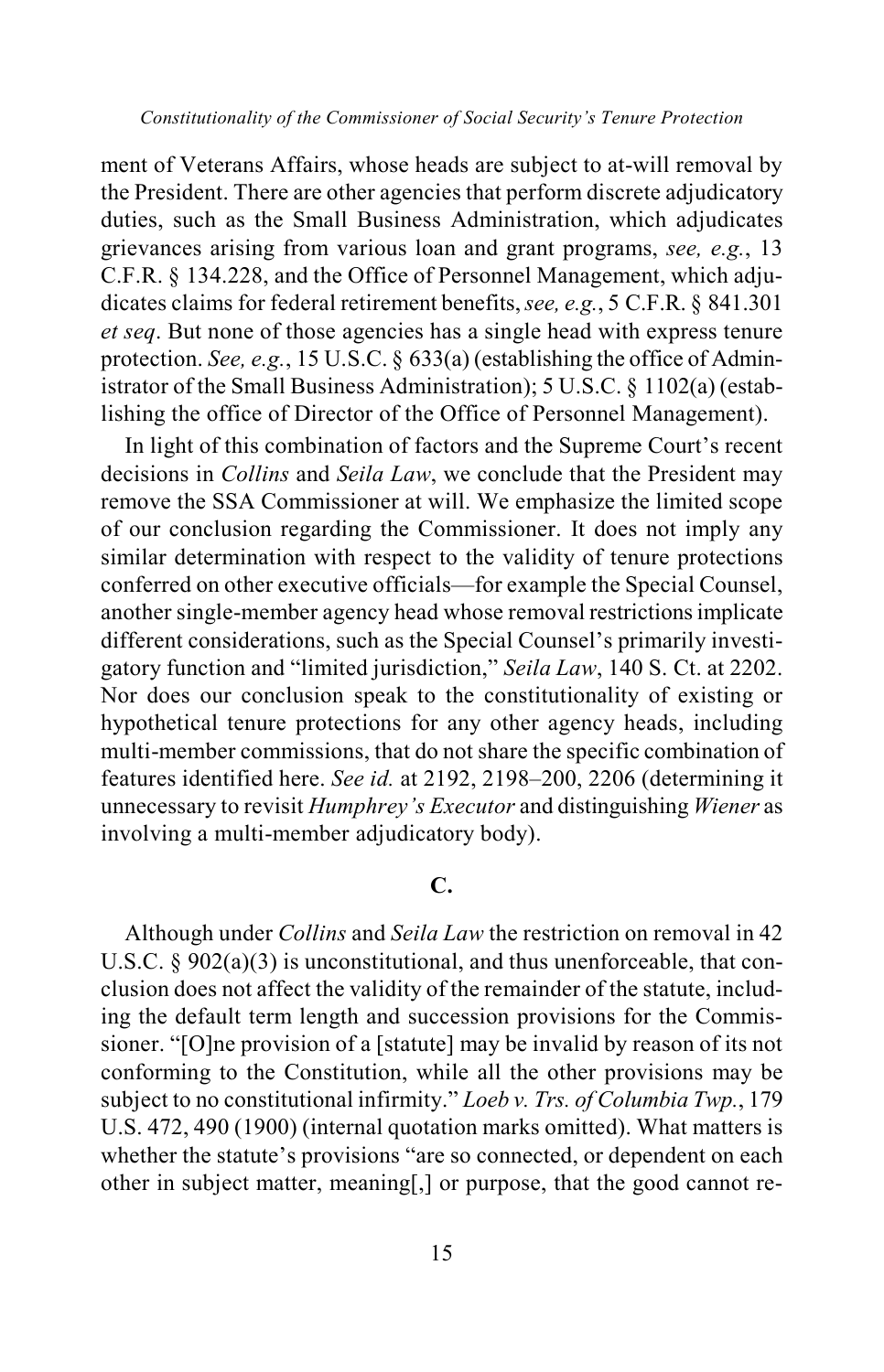main without the bad." *Id.* (internal quotation marks omitted); *see also Barr v. Am. Ass'n of Pol. Consultants, Inc.*, 140 S. Ct. 2335, 2353 (2020) ("The Court has long applied severability principles in cases like this one, where Congress added an unconstitutional amendment to a prior law."). We think it clear that the SSA Commissioner's removal protection is severable from the remainder of the SSA organic statute, just as the Court in *Seila Law* determined that the removal protection provision for the CFPB Director was severable from the remainder of the Dodd-Frank Act.

The Chief Justice's opinion in *Seila Law* pointed to several factors that made severability of the removal restriction appropriate.<sup>[9](#page-15-0)</sup> That opinion first emphasized that the provisions "bearing on the CFPB's structure and duties remain fully operative without the offending tenure restriction." 140 S. Ct. at 2209 (opinion of Roberts, C.J.). The same is true here. If the President disregarded the prescription that the Commissioner "may be removed from office only pursuant to a finding by the President of neglect of duty or malfeasance in office," 42 U.S.C. § 902(a)(3), that would not impair the structure or functioning of any other provision of the statute, since none of those provisions depends upon the Commissioner's statutory protection from removal.

Nor is there anything "in the text or history of" the statute that demonstrates that "Congress would have preferred *no* [SSA] to [an SSA] supervised by the President." *Seila Law*, 140 S. Ct. at 2209 (opinion of Roberts, C.J.). On the contrary, for most of the SSA's history, the entity was headed by an individual or individuals who did not enjoy tenure protection. *See, e.g.*, Reorganization Plan No. 1 of 1939, § 202; Reorganization Plan No. 2 of 1946, § 4; Reorganization Plan No. 1 of 1953, § 4. The limitation on the Commissioner's removal only for neglect of duty or malfeasance in office is a relatively recent innovation. *See* Social Security Independence and Program Improvements Act of 1994, Pub. L. No. 103-296, sec. 102,  $\S$  702(a)(3), 108 Stat. at 1466. It is true that Congress enacted that limitation in part because of its frustration with the SSA's performance and judgment under its prior structure. *See* H.R. Rep. No. 103-670, at 89–90.

<span id="page-15-0"></span><sup>&</sup>lt;sup>9</sup> Only two Justices joined the Chief Justice's severability analysis, but the four dissenting Justices concurred in the judgment with respect to severability, stating that "all those who join this [dissenting] opinion[] believe[] that *if* the agency's removal provision is unconstitutional, it should be severed." *Seila Law*, 140 S. Ct. at 2245 (Kagan, J., dissenting).